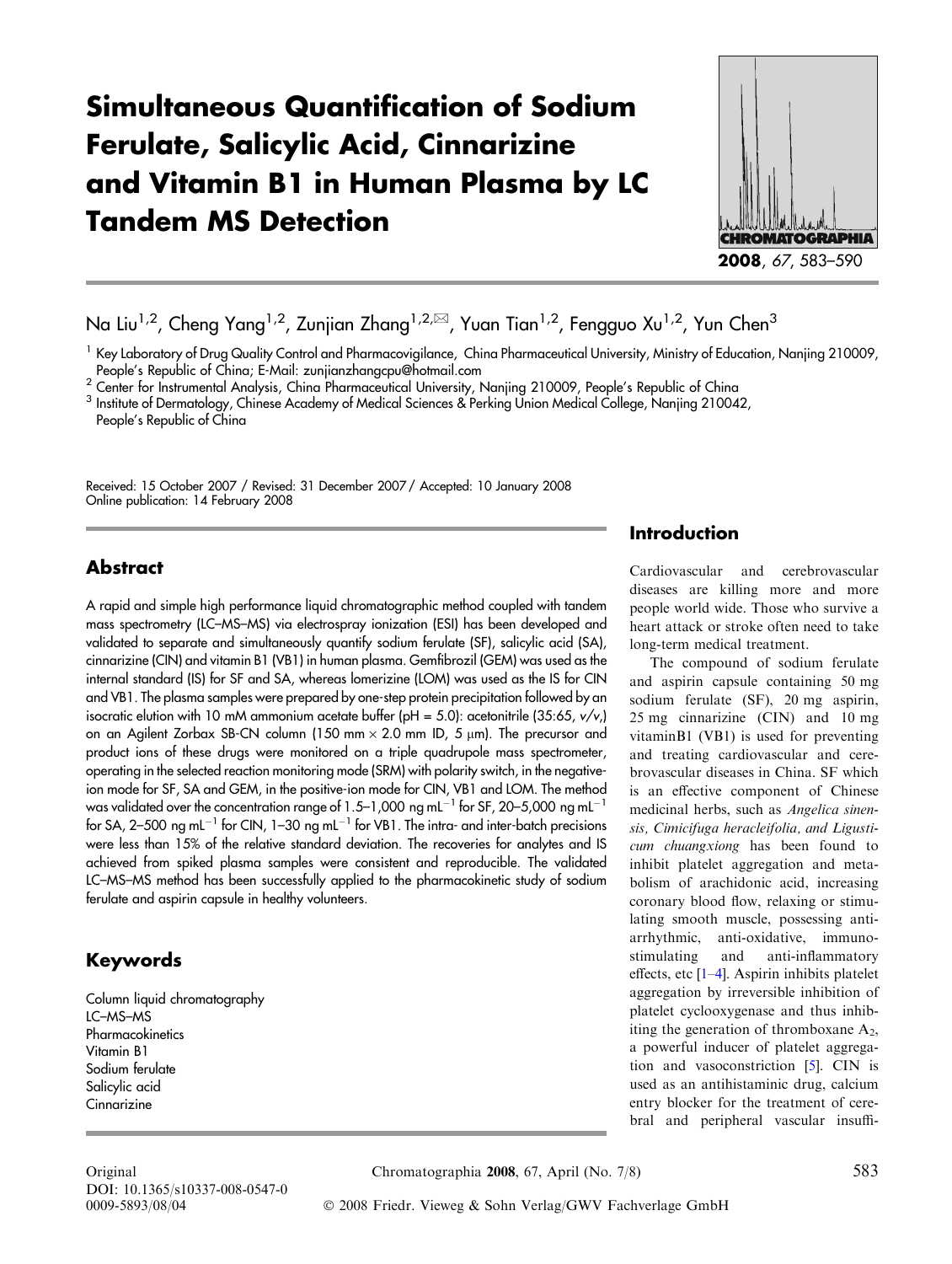<span id="page-1-0"></span>

Fig. 1. Full scan ESI  $(\pm)$  production mass spectra and the structures of SF, SA, CIN, VB1 and IS (LOM and GEM)

ciency. It has also been prescribed for motion sickness, and vestibular symptoms of different origins, and gives accurate efficiency for different syndromes such as Meniere's disease or cerebrovascular vertigo [\[6,](#page-7-0) [7](#page-7-0)]. VB1 known as thiamine plays an important role in metabolizing carbohydrates and fat for producing energy. It is essential for normal growth and development and helps maintain proper function of the heart and the nervous and digestive systems. When used in combination (50 mg SF, 20 mg aspirin, 25 mg CIN and 10 mg VB1) the effects were significantly increased for cardiovascular and cerebrovascular diseases with less adverse effects.

It was reported that low-dose aspirin had fewer adverse bleeding events, indicating that adjusting dosages cautiously in certain patients would lower the risks of dosages related side effect [\[8\]](#page-7-0). CIN a calcium antagonist suggested that it could produce Parkinsonism in healthy primates in a dose dependent pattern [[9](#page-7-0)]. In addition, the therapeutic daily dose of 50 mg for SF, 20 mg for aspirin, 25 mg for CIN and 10 mg for VB1 given orally resulted in lower plasma concentrations in the elimination phase. Therefore, a sensitive, rapid and simple method for the simultaneous determination of plasma concentrations of SF, salicylic acid (SA), which is the active metabolite of aspirin, CIN and VB1, is required to study their pharmacokinetics or bioavailability.

Various analytical methods have been reported for quantitative determination of SF, SA, CIN and VB1 individually in biological fluids, such as liquid chromatography with ultraviolet detector (HLC–UV) or liquid chromatography–electrospray ionization–mass spectrometry (HLC–ESI–MS) for SF, gas chromatography (GC), capillary electrophoresis (CE) and HLC–UV for SA, HLC–UV, GC or thin-layer chromatography for CIN, HPLC–UV for VB1. However, these methods often suffered from several disadvantages including a complex sample preparation [[10–12](#page-7-0)], low sensitivity or long running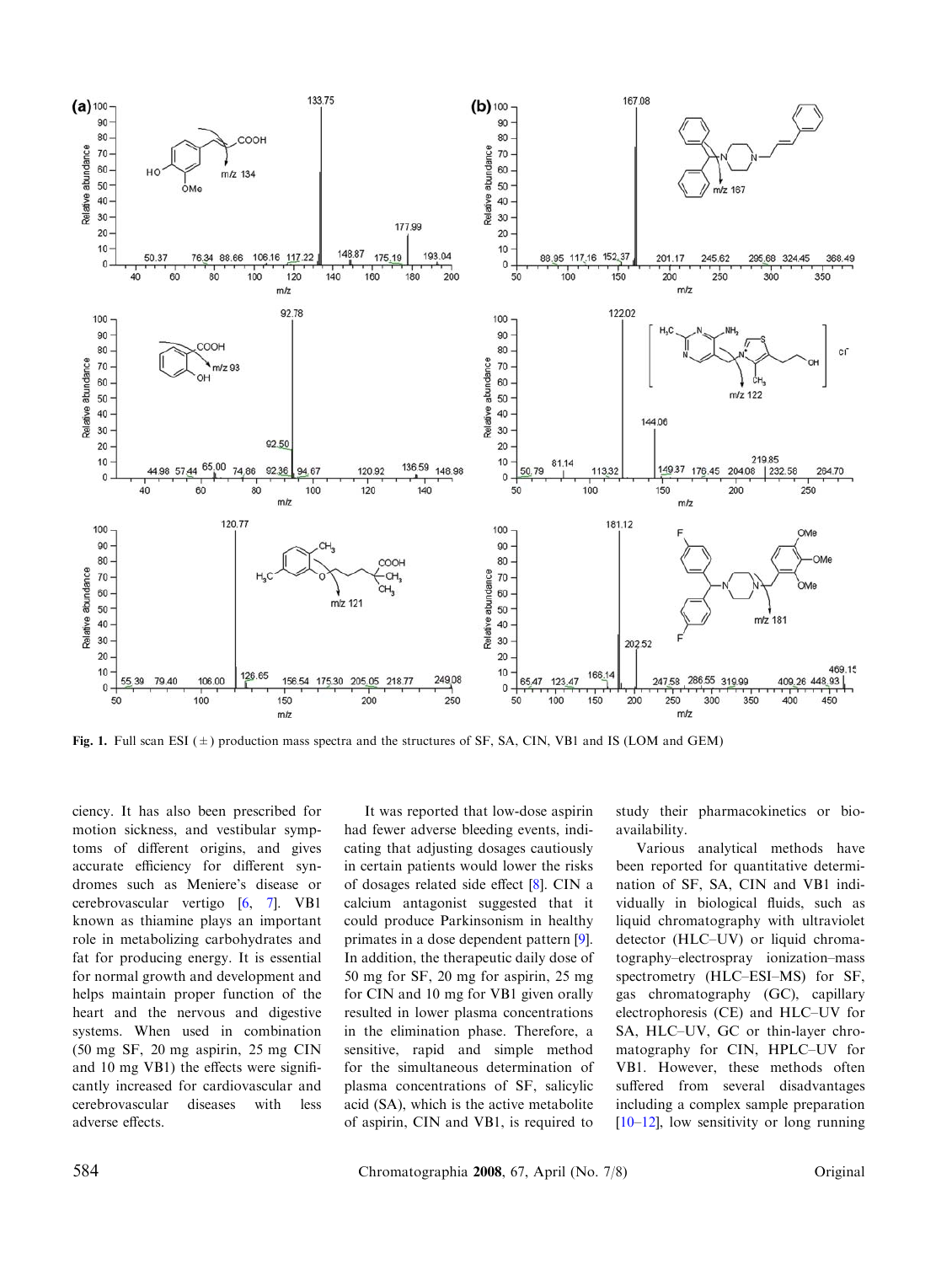<span id="page-2-0"></span>time [\[13](#page-7-0)–[15\]](#page-7-0), a complex and time-consuming analytical procedure and/or derivatization either pre-column or postcolumn which increased the complexity of chromatograms [\[16–20](#page-7-0)]. Some methods [[21,](#page-7-0) [22](#page-7-0)], which can satisfy the quantitation of a drug in biological fluids selectively and sensitively, could unfortunately not be applied for simultaneous determination of the four drugs.

To date, no bioanalytical method has been reported in the literature describing the full details of a complete methodology and validation for simultaneously quantifying SF, SA, CIN and VB1 using liquid chromatography with tandem mass spectrometric detection (LC–MS– MS). In the proposed assay, a sensitive, rapid and simple method employing single step protein precipitation for sample extraction and LC–MS–MS for the simultaneous quantification of SF, SA, CIN and VB1 in human plasma and its application to a clinical study was developed.

## **Experimental**

#### Chemicals and Reagents

Sodium ferulate and aspirin test capsules (batch NO.20060221) were obtained from Horus C&K Pharmaceutical Company (Zhenzhou, P.R. China); SF reference standard ( $\geq$ 98.5% purity), SA reference standard  $(\geq 98.5\%$  purity), CIN reference standard ( $\geq$ 98.5% purity) and VB1 reference standard  $(≥98.5%$ purity) were all supplied by Dezhou Deyao Pharmaceutical Company (Dezhou, P.R. China); Gemfibrozil (GEM) reference standard (internal standard (IS), 99.7% purity) was supplied by Chengdu Hengrui Pharmaceutical Company (Chengdu, P.R. China). Lomerizine (LOM) reference standard (IS, 99.7% purity) was supplied by C&O Pharmaceutical Technology (Nanjing, P.R. China). Acetic acid and ammonium acetate (analytical reagent) were purchased from Nanjing Chemical Reagent No.1 Factory. HLC grade acetonitrile was purchased from VWR International Company (Darmstadt, Germany). Other chemicals were all of analytical grade. Water was distillated twice before use.



Fig. 2. Representative SRM chromatograms for SF, SA, CIN and VB1 resulting from analysis of blank plasma (drug and IS free)

#### **Instrumentation**

LC–MS–MS analysis was performed using a Finnigan TSQ Quantum Discovery MAX system consisting of Finnigan Surveyor LC pump, a Finnigan Surveyor auto sampler, a vacuum degasser, and combined with a triple quadrupole TSQ Quantum mass spectrometer (Thermo Electron Corporation), run by Xcalibur 2.0 software (Thermo Electron Corporation).

#### Chromatographic Condition

Samples were separated on an Agilent Zorbax SB-CN column  $(150 \text{ mm} \times$ 2.0 mm ID,  $5 \mu m$ ) that was maintained at 40 °C. The column was purchased from Aglient Technologies (California, USA). The mobile phase consisted of 65% acetonitrile and 35%  $(v/v)$  aqueous ammonium acetate solution (10 mM, pH was adjusted to 5.0 with acetic acid) at a flow-rate of  $0.2$  mL min<sup>-1</sup>.

#### Mass Spectrometric Condition

Tandem mass spectrometric detection (MS–MS) was operated at unit resolution in the selected reaction monitoring mode (SRM). The electrospray ioniza-

tion source (ESI) was set at negative ionization mode in 0–3.5 min for SF, SA and GEM, while at positive ionization mode in 3.5–10.5 min for CIN, VB1 and LOM. Transition ions  $m/z$  193.0 $\rightarrow$ 134.0,  $136.8 \rightarrow 92.9, \quad 369.2 \rightarrow 167.0, \quad 265.1 \rightarrow$ 122.0,  $248.8 \rightarrow 120.9$  and  $469.0 \rightarrow 181.1$ for SF, SA, CIN, VB1, GEM and LOM were selected. In the positive and negative modes, source conditions were optimized as follows: spray voltage was at  $4,500/-4,000$  V, transfer capillary temperature at 290  $\degree$ C, sheath gas and auxiliary gas (nitrogen) pressure at 30 and 8 arbitrary units (set by the LCQ software, Thermo Electron Corporation). Argon was used as collision gas at a pressure of 1.5 mTorr, meanwhile, collision energy were 17, 18, 23, 15, 18 and 20 eV for SF, SA, CIN, VB1, GEM and LOM, respectively. The scan width for SRM was 0.01  $m/z$  and scan time was 0.1 s. The peak width settings (FWHM) for both Q1 and Q3 were  $0.7 m/z.$ 

#### Preparation of Sock and Working Solutions

The stock solutions of SF  $(1 \text{ mg } \text{mL}^{-1})$ were prepared in acetonitrile and stored at 4 °C protected from light until used in order to prevent SF from decomposing.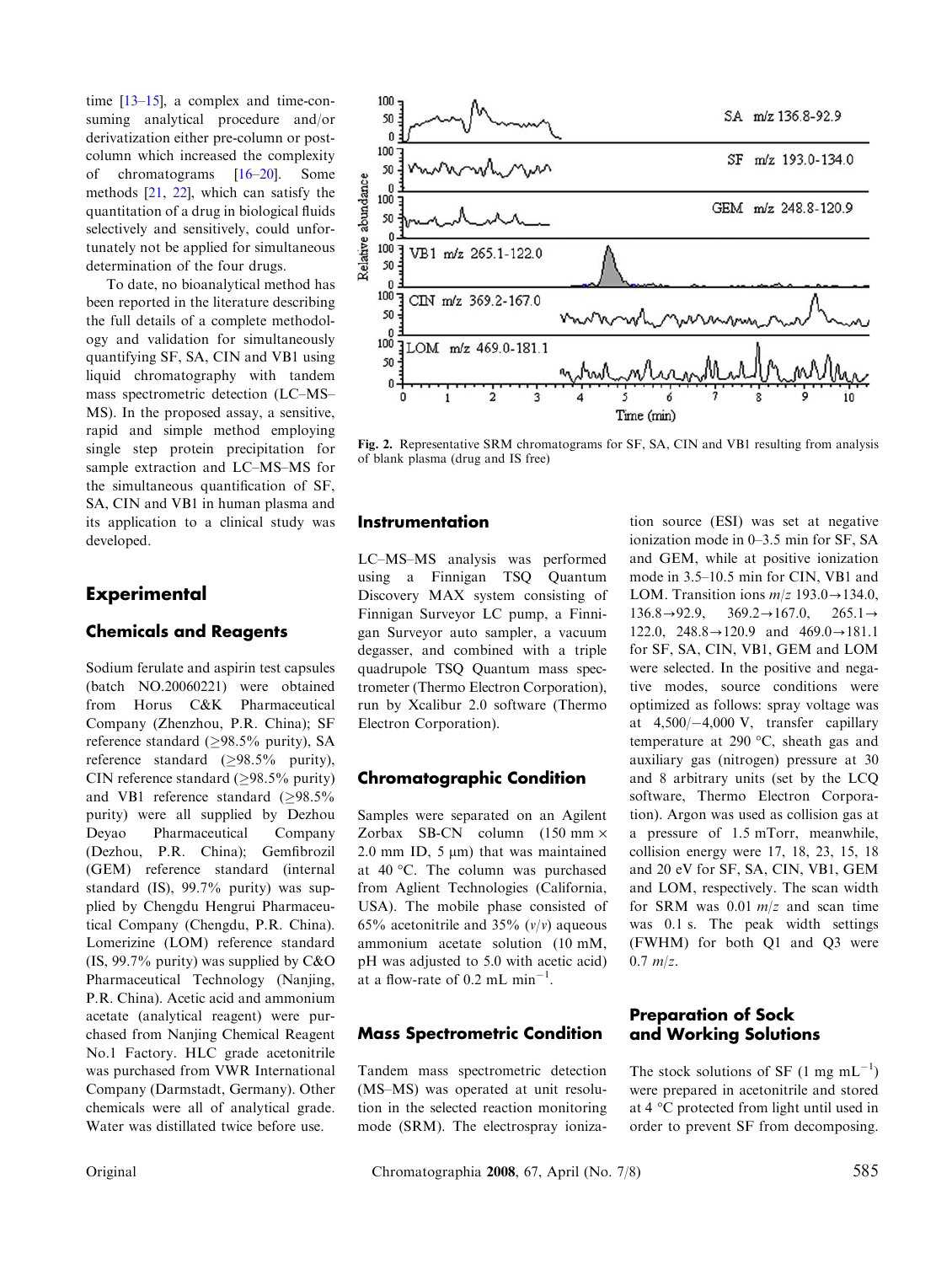<span id="page-3-0"></span>Table 1. The results of five calibration curves for determining SF in human plasma

| Concentration<br>added (ng mL $^{-1}$ )   | Assay | 1.5   | 4      | 10    | 40    | 100    | 400    | 1,000  |
|-------------------------------------------|-------|-------|--------|-------|-------|--------|--------|--------|
| Concentration                             |       | 1.41  | 4.50   | 9.56  | 43.79 | 109.03 | 391.10 | 953.78 |
| found (ng mL <sup><math>-1</math></sup> ) | 2     | 1.35  | 4.30   | 10.35 | 37.94 | 103.84 | 389.91 | 985.31 |
|                                           | 3     | 1.54  | 4.50   | 10.02 | 39.45 | 105.16 | 393.26 | 893.53 |
|                                           | 4     | 1.67  | 3.78   | 8.64  | 36.17 | 89.26  | 379.34 | 978.35 |
|                                           | 5     | 1.35  | 4.11   | 11.00 | 41.16 | 110.54 | 414.03 | 929.14 |
| Mean (ng mL <sup>-1</sup> )               |       | 1.46  | 4.24   | 9.91  | 39.70 | 103.57 | 393.53 | 948.02 |
| SD $(ng \text{ mL}^{-1})$                 |       | 0.14  | 0.30   | 0.89  | 2.94  | 8.46   | 12.66  | 37.65  |
| Precision $(\% )$                         |       | 9.73  | 7.19   | 8.94  | 7.40  | 8.16   | 3.22   | 3.97   |
| Accuracy $(\% )$                          |       | 97.63 | 105.93 | 99.14 | 99.26 | 103.57 | 98.38  | 94.80  |

Table 2. The results of five calibration curves for determining SA in human plasma

| Concentration<br>added (ng m $L^{-1}$ )  | Assay          | 20     | 50    | 200    | 500    | 1,000   | 2,000   | 5,000    |
|------------------------------------------|----------------|--------|-------|--------|--------|---------|---------|----------|
| Concentration                            |                | 20.71  | 52.03 | 191.22 | 472.08 | 1042.33 | 1971.93 | 4642.33  |
| found (ng $mL^{-1}$ )                    | $\overline{2}$ | 22.02  | 55.44 | 199.73 | 497.34 | 1034.32 | 1871.87 | 4247.17  |
|                                          | 3              | 21.61  | 49.53 | 210.01 | 517.27 | 986.73  | 2045.94 | 4574.29  |
|                                          | 4              | 16.48  | 44.86 | 196.32 | 526.68 | 1135.19 | 2119.89 | 4615.645 |
|                                          | 5              | 19.40  | 46.61 | 192.12 | 547.81 | 1056.37 | 2158.35 | 4722.75  |
| Mean (ng mL <sup><math>-1</math></sup> ) |                | 20.04  | 49.69 | 197.88 | 512.23 | 1050.99 | 2033.60 | 4560.43  |
| $SD$ (ng mL <sup>-1</sup> )              |                | 2.23   | 4.22  | 7.59   | 28.87  | 53.85   | 115.24  | 183.32   |
| Precision $(\% )$                        |                | 11.13  | 8.50  | 3.84   | 5.64   | 5.12    | 5.67    | 4.02     |
| Accuracy $(\% )$                         |                | 100.22 | 99.39 | 98.94  | 102.45 | 105.10  | 101.68  | 91.21    |

Table 3. The results of five calibration curves for determining CIN in human plasma

| Concentration<br>added (ng m $L^{-1}$ )  | Assay          | $\overline{2}$ | 5     | 20     | 50     | 100    | 200    | 500    |
|------------------------------------------|----------------|----------------|-------|--------|--------|--------|--------|--------|
| Concentration                            |                | 1.95           | 5.51  | 20.72  | 53.35  | 103.75 | 187.67 | 507.33 |
| found (ng $mL^{-1}$ )                    | $\overline{2}$ | 1.85           | 4.89  | 17.49  | 50.28  | 100.11 | 193.35 | 498.75 |
|                                          | 3              | 2.02           | 4.39  | 21.65  | 44.59  | 112.15 | 179.19 | 473.58 |
|                                          | 4              | 2.20           | 4.88  | 20.48  | 53.79  | 103.53 | 176.15 | 498.91 |
|                                          | 5              | 1.97           | 5.24  | 21.24  | 52.09  | 104.53 | 190.76 | 492.01 |
| Mean (ng mL <sup><math>-1</math></sup> ) |                | 2.00           | 4.98  | 20.32  | 50.82  | 104.81 | 185.43 | 494.12 |
| SD $(ng \text{ mL}^{-1})$                |                | 0.13           | 0.42  | 1.64   | 3.74   | 4.44   | 7.43   | 12.70  |
| Precision $(\% )$                        |                | 6.36           | 8.45  | 8.08   | 7.36   | 4.24   | 4.01   | 2.57   |
| Accuracy $(\% )$                         |                | 99.89          | 99.63 | 101.58 | 101.64 | 104.81 | 92.71  | 98.82  |

Table 4. The results of five calibration curves for determining VB1 in human plasma

| Concentration<br>added (ng m $L^{-1}$ )          | Assay 1 |              | 2            | 5            | 10           | 15             | 20             | 30             |
|--------------------------------------------------|---------|--------------|--------------|--------------|--------------|----------------|----------------|----------------|
| Concentration found (ng $mL^{-1}$ ) 1            | 2       | 1.06<br>1.07 | 1.76         | 4.47<br>4.73 | 8.80<br>9.35 | 14.31<br>13.55 | 21.58<br>22.31 | 32.97<br>33.43 |
|                                                  | 3       | 1.07         | 1.82         | 4.46         | 9.20         | 13.24          | 21.84          | 32.14          |
|                                                  | 4<br>5  | 1.04<br>1.10 | 1.89<br>1.78 | 4.73<br>4.96 | 9.02<br>9.73 | 13.37<br>13.26 | 22.56<br>22.02 | 34.31<br>34.11 |
| Mean (ng mL <sup><math>-1</math></sup> )         |         | 1.07         | 1.79         | 4.67         | 9.22         | 13.55          | 22.06          | 33.39          |
| $SD$ (ng mL <sup>-1</sup> )<br>Precision $(\% )$ |         | 0.02<br>1.96 | 0.07<br>3.64 | 0.21<br>4.50 | 0.35<br>3.83 | 0.44<br>3.26   | 0.38<br>1.74   | 0.88<br>2.64   |
| Accuracy $(\% )$                                 |         | 107.03       | 89.67        | 93.38        | 92.19        | 90.31          | 110.31         | 111.30         |

The stock solutions of SA  $(1 \text{ mg } \text{mL}^{-1})$ ,  $CIN$  (1 mg mL<sup>-1</sup>), GEM (1 mg mL<sup>-1</sup>) and LOM  $(1 \text{ mg } \text{mL}^{-1})$  were all prepared in acetonitrile and stored at  $4^{\circ}$ C. The stock solutions of VB1 (1 mg mL<sup>-1</sup>) were prepared in water and stored at 4 °C. Working solutions of SF, SA, CIN, VB1 were prepared daily by appropriate dilution of their stock solutions in acetonitrile–water (65:35,  $v/v$ ) in the required concentration range. The IS working solution, containing 1  $\mu$ g mL<sup>-1</sup> of GEM and 1  $\mu$ g mL<sup>-1</sup> of LOM, was prepared by diluting the stock solution of GEM and LOM with diluent. All the solutions were stored at  $4^{\circ}$ C.

#### Sample Preparation

To 200 µL plasma in a 1.5 mL polypropylene micro-centrifuge tube,  $10 \mu L$ of the IS working solution (1  $\mu$ g mL<sup>-1</sup> of GEM and LOM) and 0.4 mL acetonitrile were added. The mixture was vortex-mixed thoroughly for 3 min and then centrifuged at  $13,772$  g for 5 min. The supernatant was transferred to another clean tube and centrifuged again at 13,772 g for 8 min. Then an aliquot of 10 µL supernatant was directly injected into the LC–MS–MS system. The sample preparation must be protected from light in order to prevent SF from decomposing.

## Bioanalytical Method Validation

The method validation assays were carried out according to the United States Food and Drug Administration (FDA) bioanalytical method validation guidance (Food and Drug Administration, 2001).

Calibration curves were generated by using the ratios of the analyte peak area to the IS peak area versus concentration and were fitted to the equation  $y =$  $bx \pm a$  by weighted least-squares linearity regression  $(1/\chi^2)$ . Blank plasma samples of healthy human used for testing specificity of the method were obtained from six different sources. Calibration curves were prepared on five different days by spiking blank plasma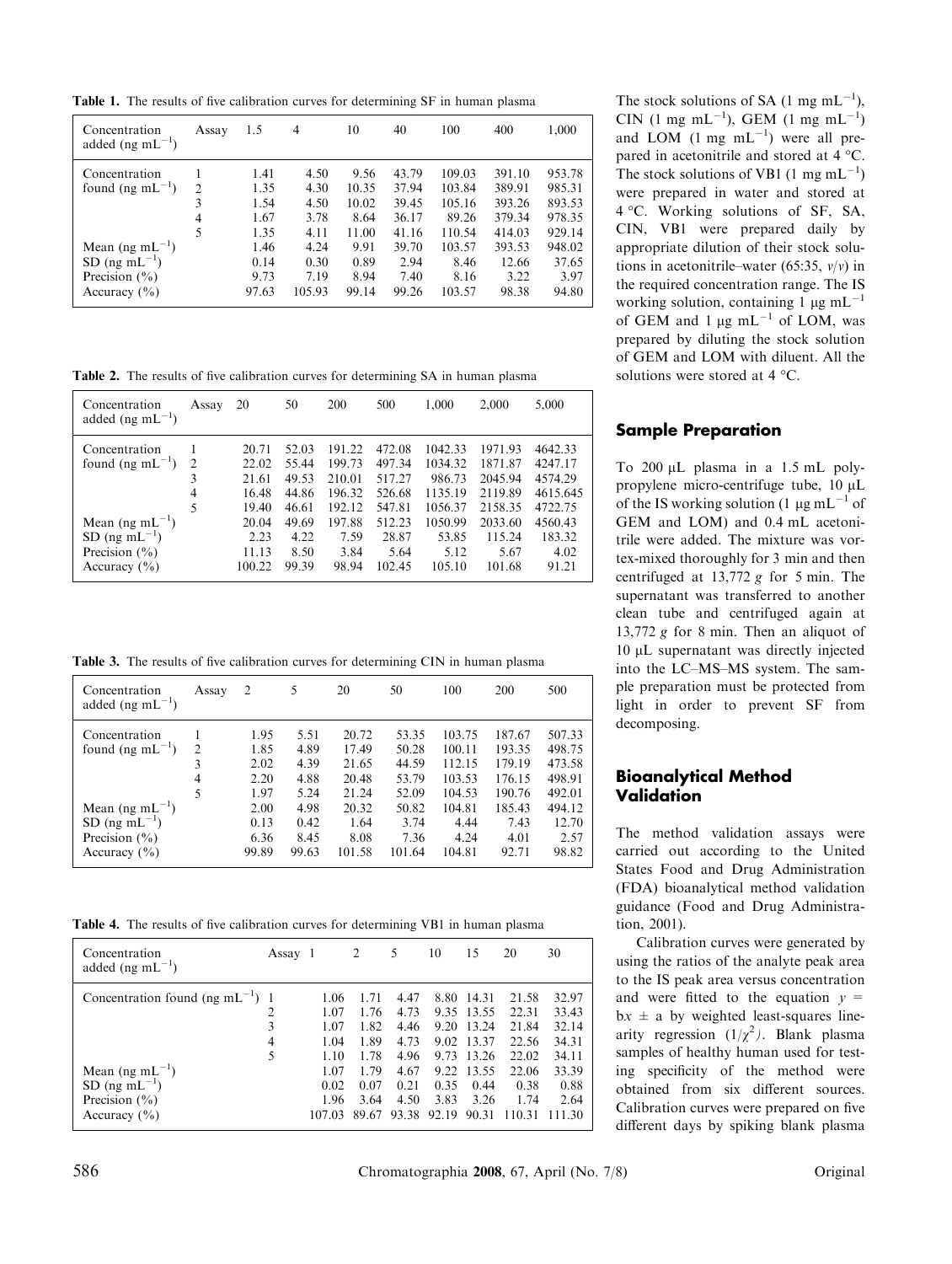<span id="page-4-0"></span>with proper volume of one of the working solutions mentioned above to produce the standard curve points equivalent to 1.5, 4, 10, 40, 100, 400 and  $1,000$  ng mL<sup>-1</sup> of SF, 20, 50, 200, 500, 1,000, 2,000 and 5,000 ng mL<sup>-1</sup> of SA, 2, 5, 20, 50, 100, 200 and 500 ng mL<sup>-1</sup> of CIN, 1, 2, 5, 10, 15, 20 and 30 ng mL<sup>-1</sup> of VB1. The following assay procedures were the same as that described above. Blank plasma samples (without IS) were also analyzed.

Quality control (QC) samples were prepared by spiking blank plasma with proper volume of one of the working solutions mentioned above to produce a final concentration equivalent to 4, 100, 1,000 ng  $mL^{-1}$  of SF, 20, 500, 5,000 ng mL<sup>-1</sup> of SA, 2, 50, 500 ng  $mL^{-1}$  of CIN, 1, 10, 30 ng mL<sup>-1</sup> of VB1. The following procedures were the same as that described above.

The matrix effect (ME) was defined as the direct or indirect alteration or interference in response due to the presence of unintended analytes or other interfering substances in the sample. It was examined by comparing the peak areas of the analytes and IS between the different sets of samples. In set 1, analytes were dissolved in the reconstituted solution of blank plasma sample, and the obtained peak areas of analytes were defined as A. In set 2, analytes were dissolved in mobile phase, and the obtained peak areas of analytes were defined as B. In set 3, the obtained peak areas of VB1 in the blank plasma sample were defined as C. ME for SF, SA, CIN, IS were calculated by using the formula: ME (%) =  $A/B \times 100$ . The matrix effect of the method was evaluated at three concentration levels of 4,100,1,000 ng  $mL^{-1}$  for SF, 20,500,5,000 ng mL<sup>-1</sup> for SA, 2, 50, 500 ng mL $^{-1}$  for CIN. The matrix effect of GEM and LOM (IS,  $1 \mu g$  mL<sup>-1</sup> in plasma) was evaluated using the same method. ME for VB1 was calculated by using the formula: ME  $(^{9}/_{0}) = (A - C)/B \times 100$ . The matrix effect of the method was evaluated at three concentration levels of 1, 10, 30 ng mL $^{-1}$  for VB1. Five samples at each concentration level of the analytes were analyzed. The blank plasma samples used in this study were collected from five different batches of human



Fig. 3. Representative SRM chromatograms for SF, SA, CIN and VB1 resulting from analysis of the LLOQ

blank plasma. If the ME values exceed the range of 85–115%, an exogenous matrix effect is implied.

The intra-batch precision and accuracy were determined by analyzing five sets of spiked plasma samples of the analytes at each QC level in a day. The inter-batch precision and accuracy were determined by analyzing five sets of spiked plasma samples of the analytes at each QC level in three consecutive days. The concentration of each sample was calculated using standard curve prepared and analyzed on the same day.

The relative extraction recoveries (RE) were assessed by comparing the analytes to the IS peak area ratios obtained from extracted samples spiked with a known amount of the analytes with those from post-extraction blank plasma samples spiked at corresponding concentrations. In set 1, the analytes to the IS peak area ratios obtained from extracted samples spiked with a known amount of the analytes were defined as As-r. In set 2, the ratios from postextraction blank plasma samples spiked at corresponding concentrations were defined as Ar-r. In set 3, the VB1 to the LOM peak area ratios from the blank plasma sample were defined as Ao-r. RE for SF, SA, CIN was calculated by using the formula: RE  $(\% ) = As-r/Ar-r \times 100,$ while for VB1, RE  $(^{0}_{0}) = (As-r-Ao-r)/$   $(Ar-r-Ao-r) \times 100$ . This procedure was repeated  $(n = 5)$  at each QC concentration level for each analytes.

The auto-sampler stability was measured by determining QC samples kept under the auto-sampler condition  $(15 \degree C)$  for 24 h. The freeze thawing stability was tested by analyzing QC plasma samples under freeze condition  $(-20 \degree C)$  for 10 days. Three spiked plasma samples at each QC level were analyzed for the stability studies.

## Results and Discussion

#### LC–MS–MS Optimization

In this study, ESI was selected as the ionization source. And the mass spectrometer was tuned in both positive and negative ionization modes to check for optimum response of SF, SA, CIN, VB1 and the IS. It was found that CIN and VB1 exhibited poor sensitivity in the negative-ion mode, while SA and SF exhibited poor sensitivity in the positiveion mode. Accordingly, it was decided to detect SA, SF and GEM (IS) in the negative mode, followed by the detection of CIN, VB1 and LOM (IS) after switching to the positive mode.

The MS–MS conditions were optimized and the full product spectra of all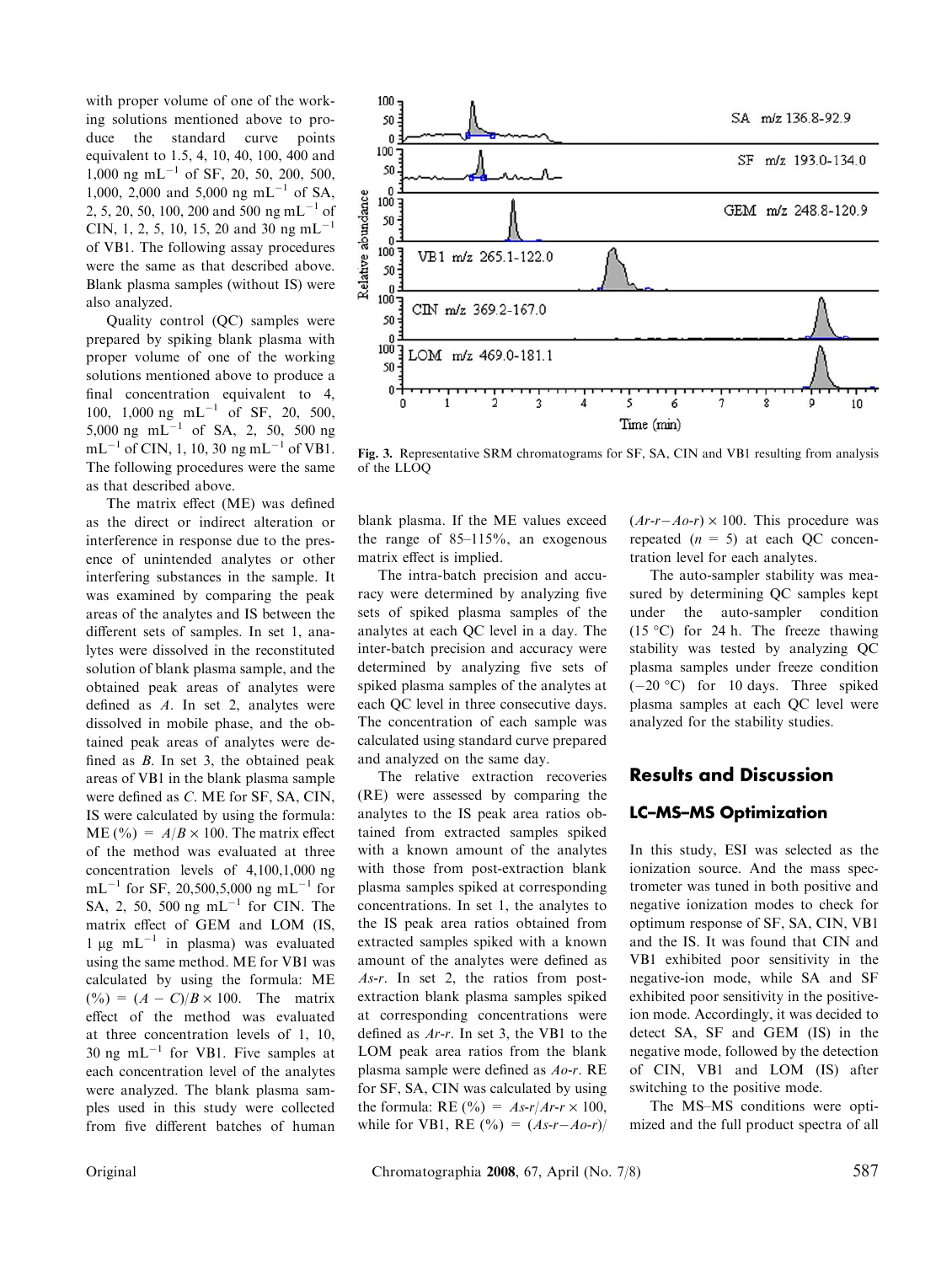| Concentration<br>added (ng mL <sup><math>-1</math></sup> ) |       | Inter-batch $(n = 15)$                                    |                    |                     | Intra-batch $(n = 5)$                                     |                    |                     |  |  |
|------------------------------------------------------------|-------|-----------------------------------------------------------|--------------------|---------------------|-----------------------------------------------------------|--------------------|---------------------|--|--|
|                                                            |       | Concentration<br>found (mean $\pm$<br>SD, ng m $L^{-1}$ ) | Accuracy<br>$(\%)$ | Precision<br>$(\%)$ | Concentration<br>found (mean $\pm$<br>SD, ng m $L^{-1}$ ) | Accuracy<br>$($ %) | Precision<br>$($ %) |  |  |
| <b>SF</b>                                                  | 4     | $4.10 \pm 0.41$                                           | 102.41             | 9.90                | $4.03 \pm 0.45$                                           | 100.71             | 11.22               |  |  |
|                                                            | 100   | $99.06 \pm 6.99$                                          | 99.06              | 7.06                | $97.44 \pm 7.32$                                          | 97.44              | 7.51                |  |  |
|                                                            | 1.000 | $967.17 \pm 37.29$                                        | 96.72              | 3.86                | $945.28 \pm 26.13$                                        | 94.53              | 2.76                |  |  |
| <b>SA</b>                                                  | 20    | $20.49 \pm 2.16$                                          | 102.45             | 10.53               | $21.09 \pm 1.91$                                          | 105.47             | 9.08                |  |  |
|                                                            | 500   | $484.31 \pm 31.32$                                        | 96.86              | 6.47                | $498.31 \pm 31.67$                                        | 99.66              | 6.36                |  |  |
|                                                            | 5,000 | $5007.59 \pm 145.45$                                      | 100.15             | 2.90                | $4995.81 \pm 133.04$                                      | 99.42              | 2.66                |  |  |
| <b>CIN</b>                                                 | 2     | $2.01 \pm 0.23$                                           | 100.32             | 14.10               | $2.04 \pm 0.22$                                           | 101.89             | 10.69               |  |  |
|                                                            | 50    | $47.16 \pm 3.32$                                          | 94.33              | 6.64                | $50.24 \pm 2.84$                                          | 100.49             | 5.65                |  |  |
|                                                            | 500   | $496.77 \pm 17.68$                                        | 99.35              | 3.41                | $499.93 \pm 18.31$                                        | 99.99              | 3.66                |  |  |
| V <sub>B1</sub>                                            |       | $1.01 \pm 0.11$                                           | 100.5              | 10.60               | $0.96 \pm 0.12$                                           | 95.59              | 12.51               |  |  |
|                                                            | 10    | $10.40 \pm 0.65$                                          | 103.97             | 6.22                | $10.7 \pm 0.64$                                           | 107.35             | 5.99                |  |  |
|                                                            | 30    | $30.20 \pm 1.27$                                          | 100.66             | 4.22                | $31.00 \pm 1.24$                                          | 103.33             | 4.00                |  |  |

<span id="page-5-0"></span>Table 5. The precision and accuracy of the method for determining SF, SA, CIN, VB1 in human plasma

compounds were acquired. According to the full scan (-) mass spectra, the ion  $[M-Na]$ <sup>-</sup>  $m/z$  193.0 for SF,  $[M-H]$ <sup>-</sup>  $m/z$ 136.8 for SA and  $[M-H]$ <sup>-</sup>  $m/z$  248.8 for GEM were selected as the precursor ion to obtain the product ion. The most sensitive ion transitions were  $m/z$  $193.0 \rightarrow 134.0$  for SF,  $m/z$  136.8 $\rightarrow$ 92.9 for SA and  $m/z$  248.8 $\rightarrow$ 120.9 for GEM, respectively. Full scan ESI  $(-)$  product ion mass spectra and their structure are shown in Fig. [1](#page-1-0)a. According to the full scan (+) mass spectra, the ion  $[M+H]$ <sup>+</sup>  $m/z$  369.2 for CIN,  $[M-Cl]^+$   $m/z$  265.1 for vitaminB1 and  $[M+H]^{+}$   $m/z$  469.0 for LOM were selected as the precursor ion to obtain the product ion. The most sensitive ion transitions were  $m/z$ 369.2 $\rightarrow$ 167.0 for CIN,  $m/z$  265.1 $\rightarrow$ 122.0 for VB1 and  $m/z$  469 $\rightarrow$ 181.1 for LOM, respectively. Full scan ESI  $(+)$  product ion mass spectra and their structure are shown in Fig. [1](#page-1-0)b.

Therefore, transition ions  $m/z$  $193.0 \rightarrow 134.0$  for SF,  $m/z$  136.8 $\rightarrow$ 92.9 for SA and  $m/z$  248.8 $\rightarrow$ 120.9 for GEM (IS) in the negative mode were selected for monitoring in 0–3.5 min. Then transition ions  $m/z$  369.2 $\rightarrow$ 167.0 for CIN,  $m/z$  $265.1 \rightarrow 122.0$  for VB1 and  $m/z$  $469.0 \rightarrow 181.1$  for LOM (IS) in the positive mode were selected for monitoring in 3.5–10.5 min.

Considering the different polarity of the analytes, VB1 tended to have different retention pattern than others. Using reverse-phase columns, such as C18 column, SF, SA and CIN had a suitable retention time while VB1 had a poor

retention property. Thus, the Agilent Zorbax SB-CN column, was adopted because for its bonded-phases were more polar than common C8 and C18 columns. The retention for non-polar compounds may be reduced substantially while the retention is maintained for polar compounds.

The chromatographic conditions, especially the composition of the mobile phase, were optimized through several trials including investigating various ammonium acetate buffer concentrations and pH values to obtain the suitable retention time of the analytes for simultaneous determination. It was found that the peak intensity decreased with the increase in the concentration of ammonium acetate buffer, while the retention time of CIN and VB1 obviously decreased. When lowering the pH values, the retention time of VB1 decreased while CIN increased. Based on these results, the adopted mobile phase, a mixture of acetonitrile and 10 mM ammonium acetate buffer (65:35,  $v/v$ , pH adjusted to 5.0 with acetic acid) well balancing the chromatographic separation and MS-MS sensitivity, has successfully separated SF, SA, CIN and VB1, as well as the IS.

#### Sample Preparation

VB1 had a very high polarity, so it was impossible to extract it from biological fluids using liquid–liquid extraction. In the end, a protein precipitation method was selected. To obtain high extraction

efficiency, three different protein precipitation agents, acetonitrile, methanol and 20% perchloric acid, were investigated. It was found that acetonitrile did not significantly affect the mass response compared to the other protein precipitation agents. Finally, a simple single-step protein precipitation with acetonitrile was adopted.

#### The Determination of VB1

Considering VB1 was an endogenous drug, calibration curves were constructed by determining the best fit of peak area ratios (the difference between the peak area of VB1 in the spiked plasma and in the blank plasma/peak area of LOM) versus concentration. Their relationship fitted to the equation  $y = bx \pm a$  by weighted linear regression  $(1/\chi^2)$ , where y corresponded to the peak area ratio and x referred to the concentration of VB1 which was added to the plasma. The QC concentration levels of VB1 differed between the concentration of VB1 in the spiked plasma and in the blank plasma.

## Assay Selectivity and Matrix Effect

No analyte-interfering peaks were observed due to the high selectivity of SRM. Drug-free plasma was precipitated with acetonitrile and the results were recorded. Figure [2](#page-2-0) showed the representative HLC chromatograms for a drug free plasma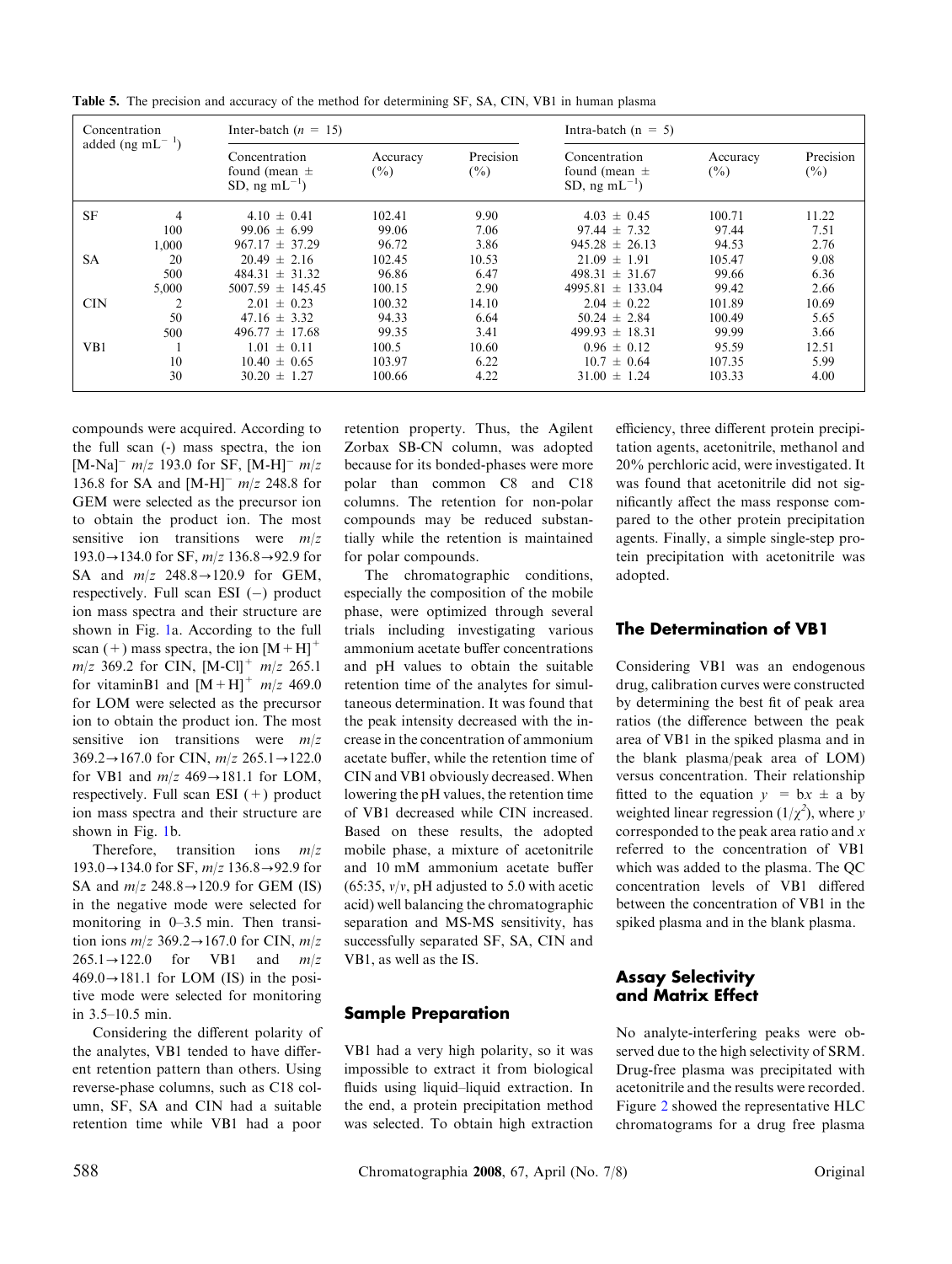sample, indicating that no endogenous peaks were present at the retention time  $(t_R)$  of the analytes or of the IS except for VB1. And all the ratios of the peak area of the analytes dissolved in the supernatant of the processed blank plasmas compared to that of standard solutions at the same concentration were between 85 and 115%. The results showed that there was no significant difference in peak areas. It indicated that no co-eluting 'invisible' compounds significantly influenced the ionization of the derivatives of analytes and IS.

#### Linearity of Calibration Curves and Specificity

Assay linearity was evaluated by calibration curves ranging from 1.5 to 1,000 ng mL<sup>-1</sup> for SF, 20-5,000 ng  $mL^{-1}$  for SA, 2–500 ng  $mL^{-1}$  for CIN and  $1-30$  ng mL<sup>-1</sup> for VB1. Using linear regression analysis, an excellent linear relationship between peak area ratio and concentrations was exhibited for SF  $R = 0.001522C - 0.0009488$ ,  $r = 0.9991$ , for SA  $R = 0.003432C - 0.007070$ ,  $r =$ 0.9988, for CIN  $R = 0.1405C - 0.1205$ ,  $r = 0.9992$  and for VB1  $R = 0.03045C$ 0.02471,  $r = 0.9928$ . The use of the weighted regression resulted in less than 15% deviation between the nominal and experimental concentrations calculated from the equations. Results of five representative standard curves for LC–MS– MS determination of each analyte were given in Tables [1,](#page-3-0) [2,](#page-3-0) [3](#page-3-0) and [4](#page-3-0).

The lower limit of quantification (LLOQ) is defined as the lowest concentration in the standard curve that can be measured with acceptable accuracy and precision. Figure [3](#page-4-0) depicted representative HLC chromatograms for the LLOQ, 1.5 ng mL<sup>-1</sup> for SF, 20 ng mL<sup>-1</sup> for SA, 2 ng mL<sup>-1</sup> for CIN, 1 ng mL<sup>-1</sup> for VB1, respectively.

#### Precision and Accuracy

Data for intra- and inter-batch precision and accuracy of the method for SF, SA, CIN and VB1 were presented in Table [5](#page-5-0). The precision deviation values for intrabatch and inter-batch were all within 15%

Table 6. The RE of SF, SA, CIN and VB1 in human plasma

| added<br>$(ng \text{ mL}^{-1})$ | Concentration | <b>RE</b><br>(%) |        |        |        |        | Mean  | <b>RSD</b><br>$(\%)$ |
|---------------------------------|---------------|------------------|--------|--------|--------|--------|-------|----------------------|
| <b>SF</b>                       | 4             | 94.68            | 87.8   | 83.42  | 80.83  | 99.24  | 89.19 | 8.61                 |
|                                 | 100           | 87.98            | 89.46  | 86.18  | 84.04  | 81.59  | 85.85 | 3.64                 |
|                                 | 1.000         | 85.74            | 83.97  | 90.88  | 88.87  | 88.83  | 87.66 | 3.15                 |
| <b>SA</b>                       | 20            | 79.15            | 85.87  | 71.57  | 93.2   | 75.98  | 81.15 | 10.49                |
|                                 | 500           | 72.36            | 81.76  | 77.85  | 79.66  | 83.74  | 79.07 | 5.51                 |
|                                 | 5,000         | 78.53            | 85.31  | 84.48  | 82.45  | 79.58  | 82.07 | 3.61                 |
| <b>CIN</b>                      | 2             | 110.95           | 98.4   | 96.42  | 82.10  | 98.74  | 97.32 | 10.55                |
|                                 | 50            | 87.58            | 94.91  | 103.83 | 94.50  | 102.08 | 96.58 | 6.77                 |
|                                 | 500           | 93.52            | 100.33 | 98.15  | 100.67 | 100.90 | 98.72 | 3.14                 |
| V <sub>B1</sub>                 | н             | 78.32            | 84.19  | 94.61  | 72.40  | 91.21  | 84.15 | 10.81                |
|                                 | 10            | 79.81            | 78.95  | 83.45  | 89.12  | 76.47  | 81.56 | 6.02                 |
|                                 | 30            | 86.14            | 85.89  | 86.59  | 86.04  | 82.31  | 85.4  | 2.04                 |

Table 7. The stability of SF, SA, CIN and VB1 in human plasma under tested conditions

|                                                                                                                             | Accuracy (mean $\%$ )             |                       |                        |                                  |                                    |                          |  |
|-----------------------------------------------------------------------------------------------------------------------------|-----------------------------------|-----------------------|------------------------|----------------------------------|------------------------------------|--------------------------|--|
|                                                                                                                             | SF                                |                       |                        | <b>SA</b>                        |                                    |                          |  |
| Concentration added (ng $mL^{-1}$ )<br>Auto sampler stability (48 h, 15 °C)<br>Freeze thawing stability (10 days, $-20$ °C) | 4<br>96.02<br>99.95               | 100<br>95.17<br>99.02 | 1,000                  | -20<br>96.13 88.12               | 500<br>98.97<br>97.87 96.47 100.81 | 5,000<br>102.47<br>91.56 |  |
|                                                                                                                             | <b>CIN</b>                        |                       |                        | VB1                              |                                    |                          |  |
| Concentration added (ng $mL^{-1}$ )<br>Auto sampler stability (48 h, 15 °C)<br>Freeze thawing stability(10 days, $-20$ °C)  | $\mathcal{L}$<br>116.67<br>107.12 | 50<br>94.10<br>98.94  | 500<br>99.19<br>101.27 | $\overline{1}$<br>94.58<br>96.79 | 10<br>106.46<br>98.07              | 30<br>96.35<br>103.20    |  |

of the relative standard deviation (RSD) at each QC level. The accuracy deviation values for intra- and inter-batch were all within 100  $\pm$  15% of the actual values at each QC level. The results revealed good precision and accuracy.

#### Extraction Efficiency

The data of extraction efficiency measured for the analytes and the IS in human plasma were consistent, precise and reproducible. The result of the mean relative extraction recoveries and the RSD of the analytes is seven in is given in Table 6.

## Analyte Stability

Table 7 summarizes the results of the stability of SF, SA, CIN and VB1 through freeze thawing and in auto sampler. The data showes the reliable stability behavior of SF, SA, CIN and VB1 under the tested condition.

## Application of the Analytical Method to a Pharmacokinetic Study

The validated method was successfully used to quantify SF, SA, CIN and VB1 concentrations in a preliminary pharmacokinetic study. After fasted overnight, eight volunteers were administrated sodium ferulate and aspirin test capsules (containing 50 mg SF, 20 mg aspirin, 25 mg CIN and 10 mg VB1) in the single dose study. Then serial blood samples were collected from the vein at 0.17, 0.25, 0.33, 0.5, 1, 1.5, 2, 2.5, 3, 3.5, 4, 6, 8, 12, 24 and 48 h post-dose. They were transferred into lithium heparin tubes and were immediately centrifuged at 2,000 g for 10 min. The plasma obtained was frozen at  $-20$  °C in coded